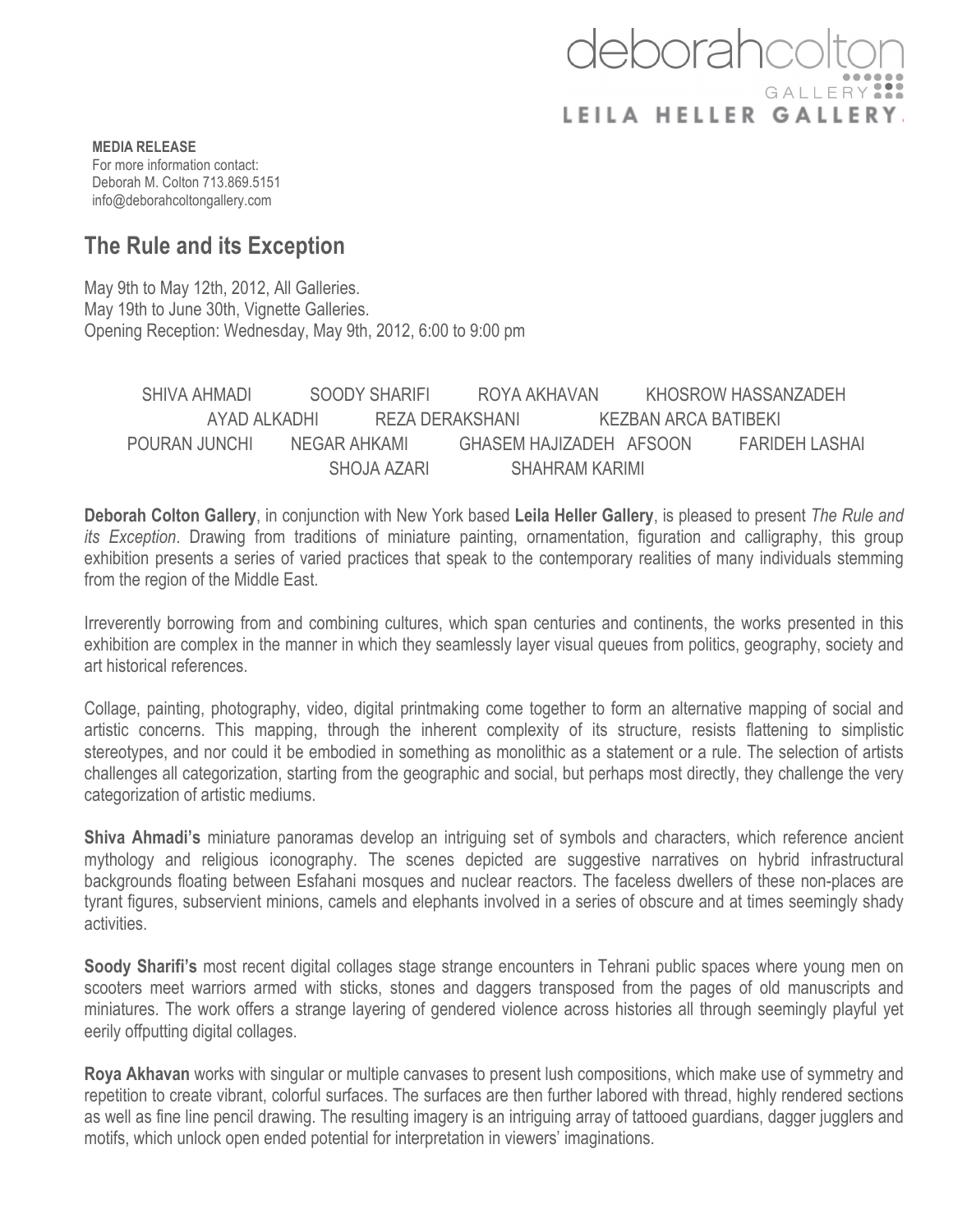Known for his larger than life paintings, which incorporate grungily screen printed Pahlavan and Kushti wrestlers, **Khosrow Hassanzadeh** now turns his attention to the female figure. The dark streaky prints are replaced with light and loose color pencil work and a layering of paint and imagery is replaced by a focus on lightness and immediacy of gesture. These simple yet captivating nudes are paired with brightly colored repurposed floral wallpaper, which comprise an ornate backdrop. The entire image is then contained within an ostentatious gold frame reiterating the opulence of the poses.

**Ayad Alkadhi's** approach to painting is a physical struggle in mark making where strata upon strata of content get buried under one another. The works typically start with a ground of yellowed newspapers pasted onto the canvas, upon which the artist frantically sketches in black and sanguine: bodies, embryos, faces, feces, but also thoughts and scribbled notes. A second layer obscures this phase with a heavy handed a la prima brushwork, then a third phase overlays controlled and contained bright colored outlines, delicate calligraphic lettering and so on. An Iraqi exile, AlKadhi has for several years now been exploring the complexities inherent in negotiating a life in the shadows of conflict.

**Reza Derakshani** is a painter, musician and performance artist. Born and raised in the rural Northeast of Iran, a fascination with the grandeur and beauty of nature has remained a theme in his large-scale colorful abstractions. Often adhering sand directly to the canvas, Derakshani has a mastery of his materials and is well versed in the language of abstraction. Often very large, his works can at times even become full fledged murals and frescoes.

Turkish artist, **Kezban Arca Batibeki** creates mixed media paintings which often feature larger than life female figures who range from sexualized nonchalant piles of bodies, to empowered muscular heroines dynamically swinging from trees. Batibeki's paintings also sometimes stage more elaborate narratives, where diabolique-style plots seem to be in mid unraveling. The medium ranges from paintings incorporating sequins, carpet, embroidery and acrylics, as well as elaborately composed digital photography.

**Pouran Jinchi's** densely cluttered calligraphic compositions are exercises in composition and entropy, of taking and shedding shape and of breath and suffocation. Often repeating a singular letter, using a minimal palette of up to 3 or 4 colors and employing repetition and rotation; the works have extraordinary movement, rhythm and charge despite their reductive nature. The work can also be traced back to the traditional Siah-Masq technique of perfecting calligraphy, which consists in the repetition of a letter to the extent of completely saturating the paper with ink.

Through painting and sculpture**, Negar Ahkami** presents a criticality towards and a fascination with her native Iran and its culture. Melting and softening rigid and erect patriarchal architectures from mosques, nuclear reactors and discombobulated tile work, Ahkami's world is not dissimilar to a surrealist landscape. Indeed this surrealism speaks to a complicated and at times hard to believe geo-politic, which Ahkami addresses through the employment of Eastern and Western artistic tropes and discourses.

Clearly based on an archive of old photographs, the paintings of **Ghasem Hajizadeh** often carry the material damages of the overly handled pictures they reference. Aged, dog-eared and yellowed, the works depict characters from an era past and carry within them a sense of loss that is not quite identifiable.

These often broad shouldered female figures dwell on the edges of gender, bending it, reshaping it and casting doubt on the certainty of its segregation.

**Afsoon** is known for her series of portraits of iconic figures in Iranian, Middle Eastern and international art, culture and society. These digital photo collages draw from pop art, and often feature black and white bust portraits on elaborate and colorful backgrounds comprised of repeated product packaging, album covers and other popular vernacular. The graphically simple portraits range from legendary Iranian singer Googoosh, to Winston Churchill.

**Farideh Lashai** is one of the seminal painters of a generation of Iranian artists. Her more recent work has seen her move away from the abstract expressionism that she had become so well known for, in order to push the boundaries of her practice into animation. Still serving as the basis of her artistic practice, her paintings have now become backdrops upon which animated figures are projected. Thus the painted sections actively interact with the content of the video